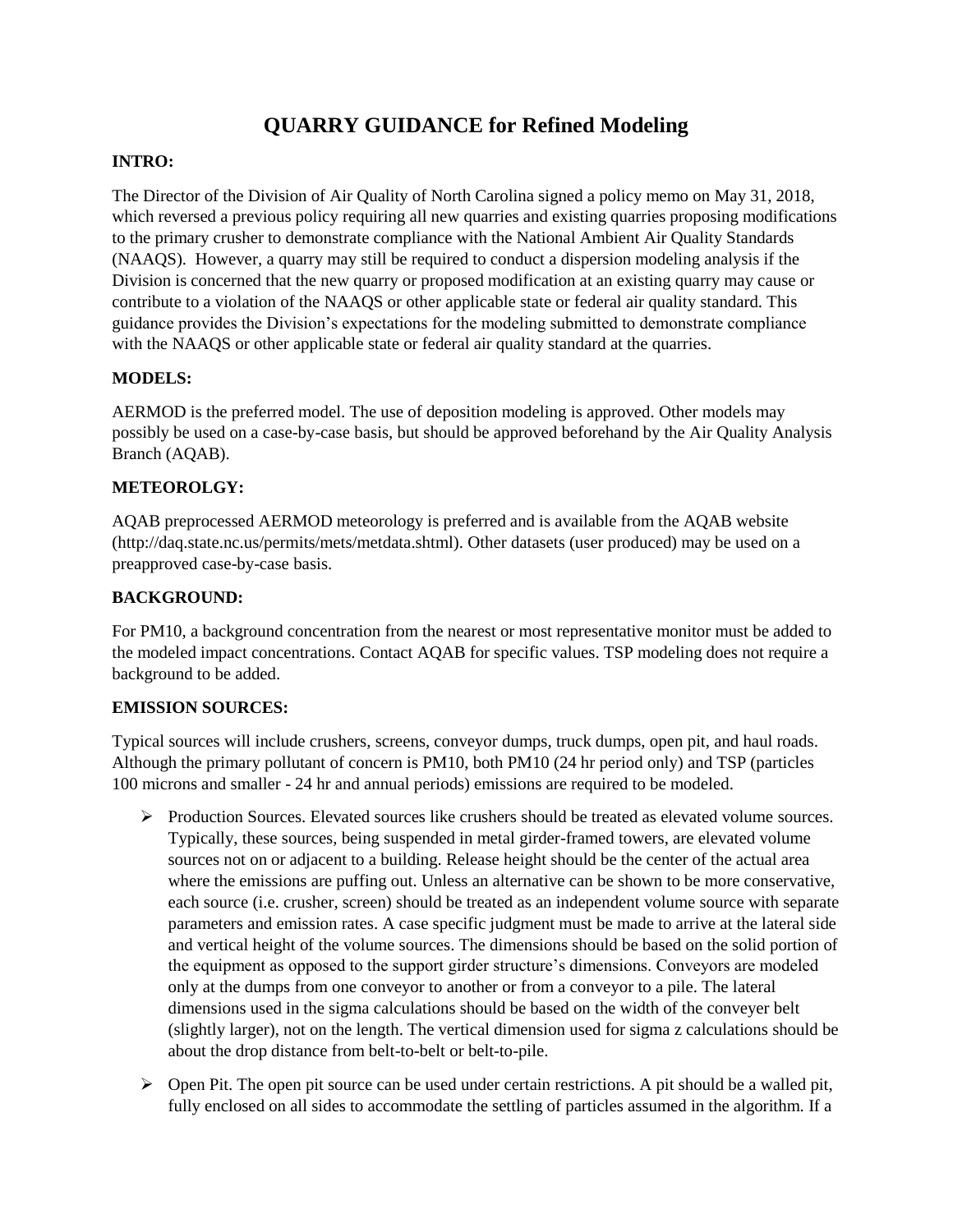quarry is new and the pit does not yet exist, the parameters for the modeling can be based on the depth and size of the pit at the point where the first production rock is expected to be obtained. Parameters may not be based on an expected operational size at some future date.

- ➢ Haul Roads. Haul roads are paved and unpaved roads used by the haul trucks to transport quarry material anywhere onsite and should be represented as a series of volume sources based on the haul truck dimensions. All haul roads should be modeled and include customer, production, and process haul roads. Truck dimensions should be provided. The guidance below is acceptable for haul road modeling in NC.
	- o Volume Step 1: Determine the adjusted width of the "road". The adjusted width is the actual width of the trucks plus 6 m. The additional width represents turbulence caused by the vehicle as it moves along the road. This width will represent a side of the base of the volume.
	- o Volume Step 2: Determine the number of volume sources, N. Divide the length of the road by the adjusted width. The result is the maximum number of volume sources that could be used to represent the road.
	- o Volume Step 3: Determine the height of the volume. The height will be equal to twice the height of the vehicle generating the emissions, round to the nearest meter.
	- o Volume Step 4: Determine the initial horizontal sigma for each volume. Typically, this would be calculated by dividing the adjusted width by 2.15.
	- o Volume Step 5: Determine the initial vertical sigma. Divide the height of the volume determined in Step 3 by 2.15.
	- o Volume Step 6: Determine the release point. Divide the height of the volume by two. This point is in the center of the volume.
	- o Volume Step 7: Determine the emission rate for each volume used to calculate the initial horizontal sigma in Step 4. Divide the total emission rate equally among the individual volumes used to represent the road, unless there is a known spatial variation in emissions.
	- o Volume Step 8: Determine the UTM coordinate for the release point. The release point location is in the center of the base of the volume. This location must be at least one meter from the nearest receptor.
- $\triangleright$  Storage Piles. Storage piles must be modeled as emitting 8,760 hours per year as a volume source. If truck and conveyor dump activity cause a significant differentiation in emission rates for the piles, then a particular pile could be either broken down with time specific emission rates or treated as two separate collocated sources with the wind caused emissions being the only one emitting 8,760 hours per year. As with all sources, the permit engineer would have to approve the emission rates used.

## **MODEL OPTIONS AND TECHNIQUES:**

Receptors must be placed, starting at the facility property lines at a density of at least 100 m on the property line, near the facility, and surrounding the modeled maximum-impact, and should extend far enough to ensure the maximum impact has been identified for each pollutant and averaging period modeled. Since quarry model run-times are quite large (large number of volume sources) and maximum